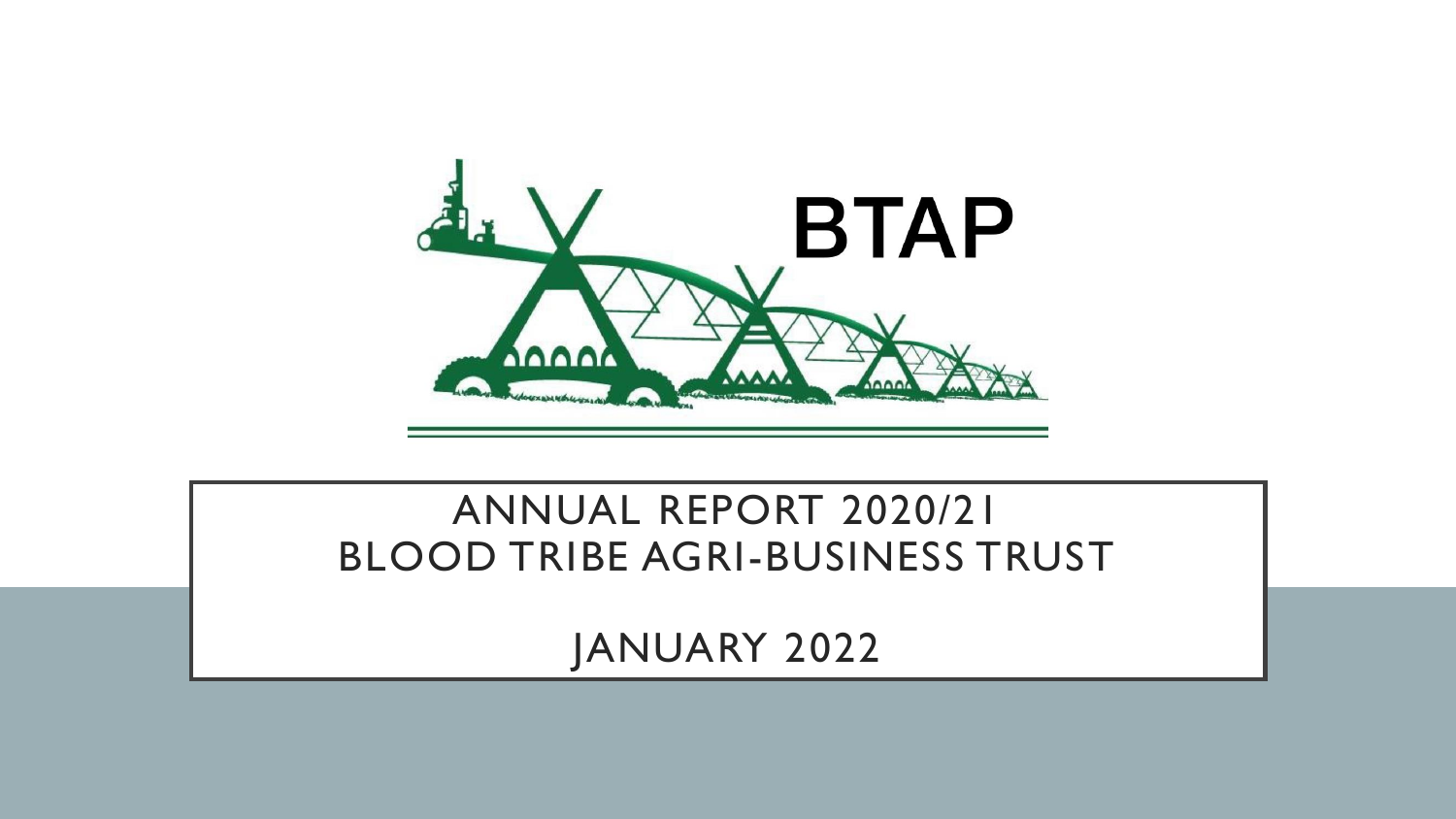BLOOD **TRIBE** AGRI - BUSINESS **TRUST** 

- On April 1, 2019, the shares of Blood Tribe Agricultural Project (1991) and the shares/units of the Aohkii Limited Partnership were settled into the Agri-Business Trust.
- The settled property is held in custody of the Trustees in accordance with the Business Trust Agreement.
- The Beneficiary of the Trust is the present and future members of the Blood Tribe as represented by the Chief and Council.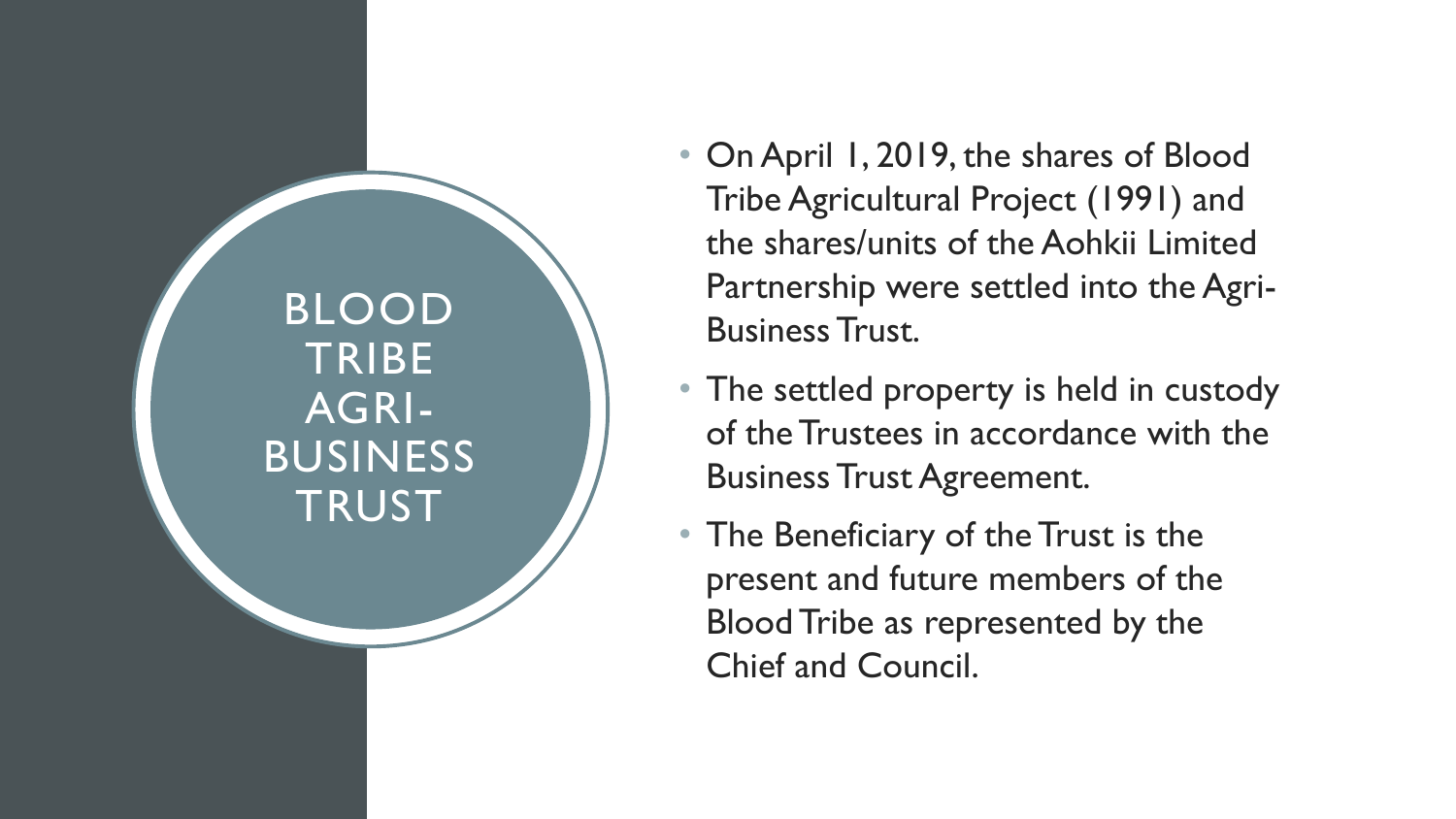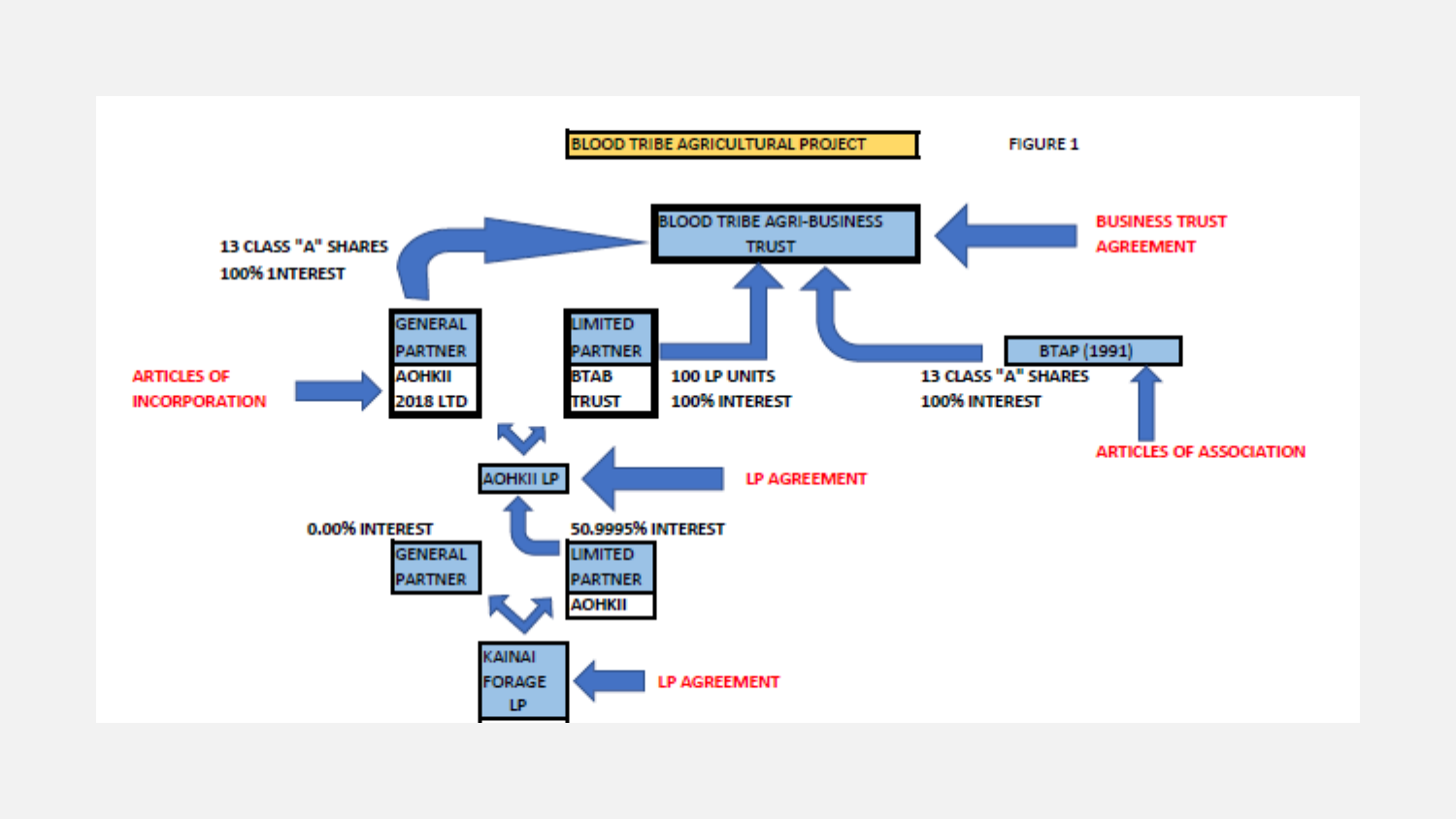## BTAP ACTIVITIES 2020/21

- BTAP (1991) holds the Headlease for the BTAP lands.
- As at April 1, 2020 the following additional lands were included in the Headlease;
- -Westend Big Lease 6,666.5 acres dryland.

- 4,062.3 acres at Mataki Farms – 2,320 irrigated and 1,742.2 dryland.

Total  $HL$  – Irrigated – 23,646 acres

Dryland/other – 14,821 acres

• Total Headlease rent paid to the Tribe in  $2020/21 = $2,188,516$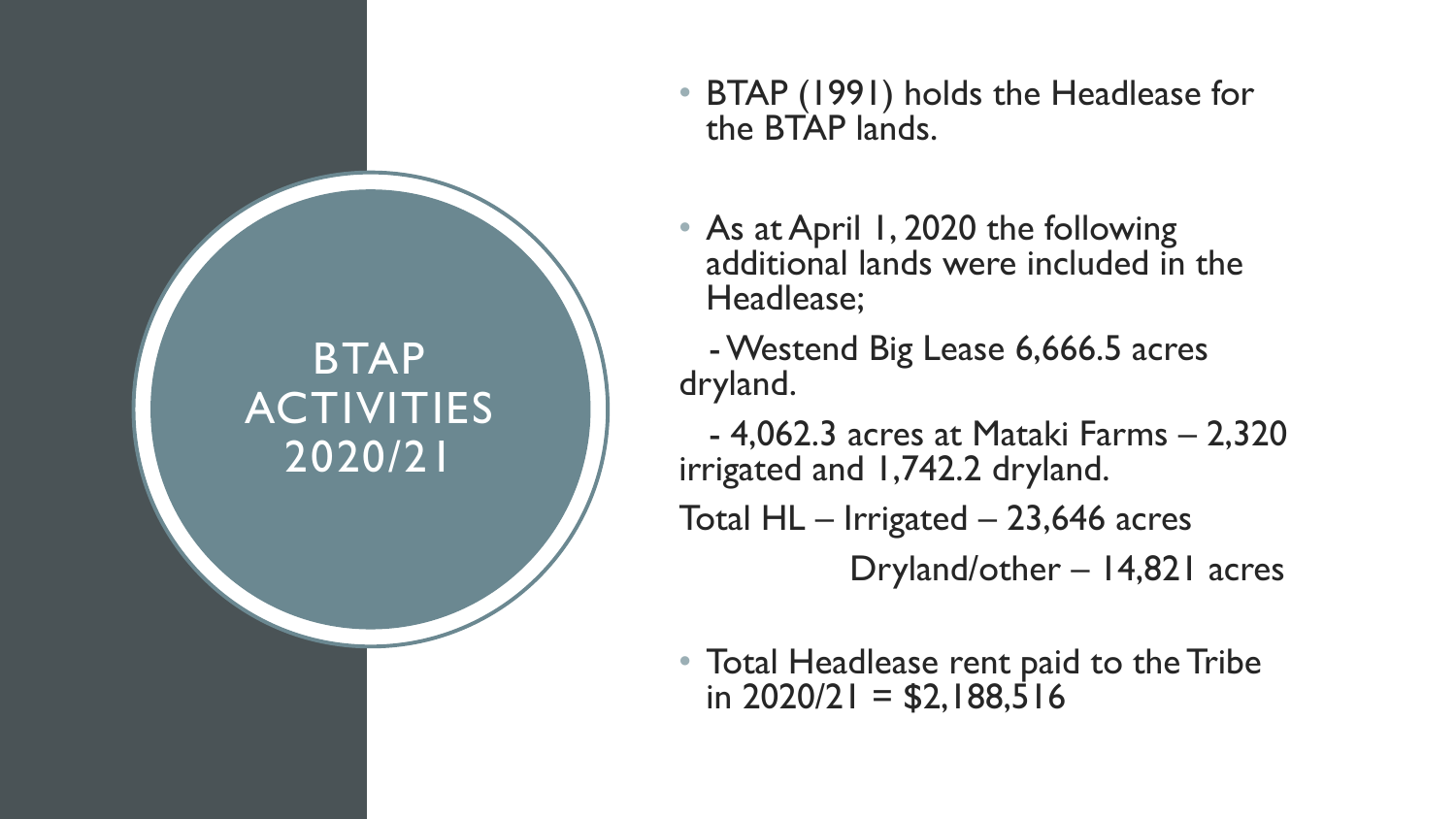AOHKII LIMITED PARTNERSHIP ACTIVITIES 2020/21

- BTAP sublease lands to AOHKII (Property Mgr).
- AOHKII further sublets all of the production acres to Kainai Forage LP. It sublets to KFLP those lands necessary for the operation of a forage production/storage facility and access thereto.
- Rehabilitation investments;

- Canal – 4 Drop structure repairs, vegetation control program, slope failure repair, boundary fence completed.

- Roads and Drainage – Site 10, North haul Road, Lateral C&D service roads. Lateral CDEF drainage.

- Lateral C,D and Mataki (2020) E & F Pivots refurbishment in 2021 (all 6 phases complete total cost - \$3.2 mill.)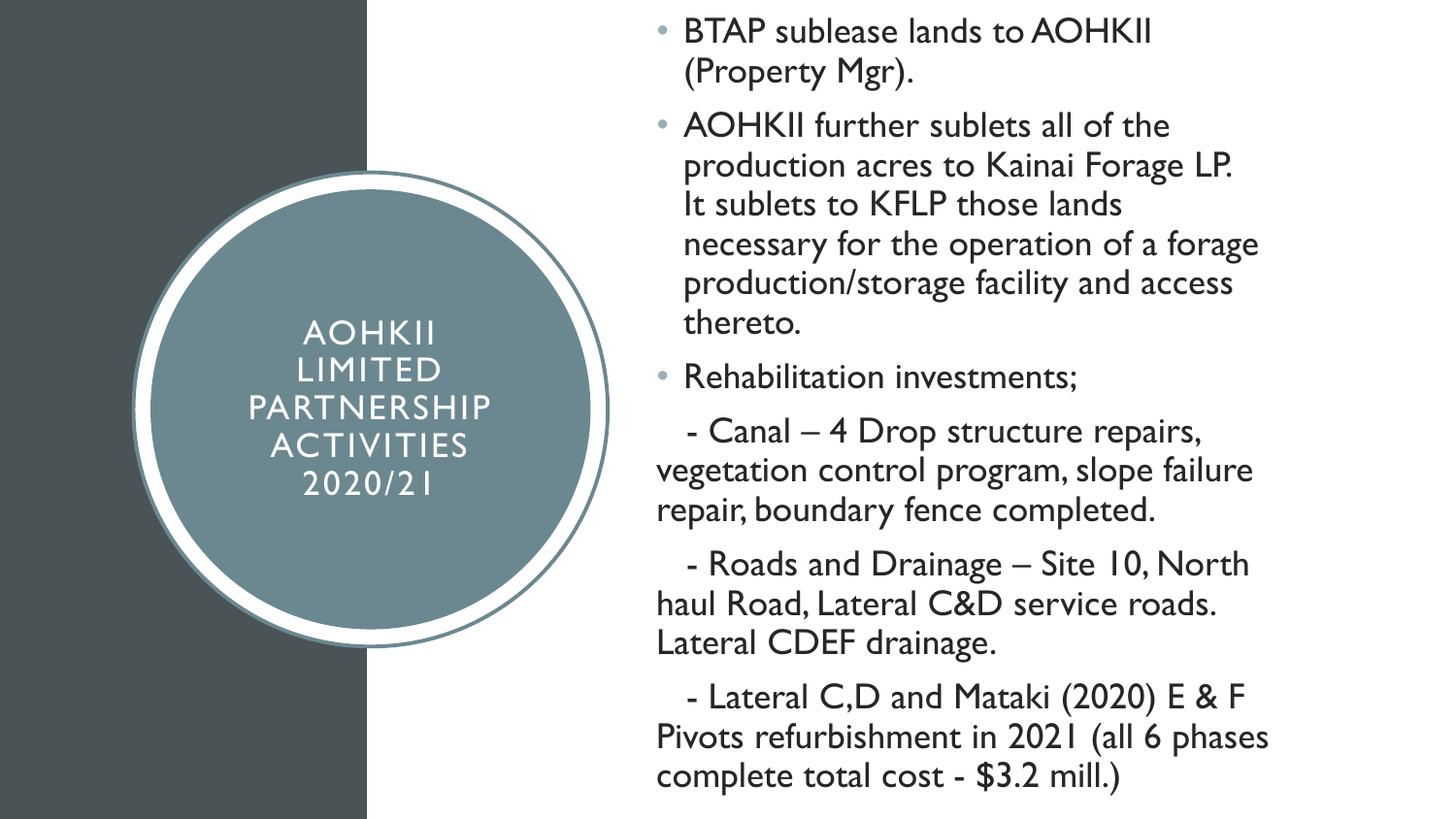#### **BTAP LEASE CHAIN**

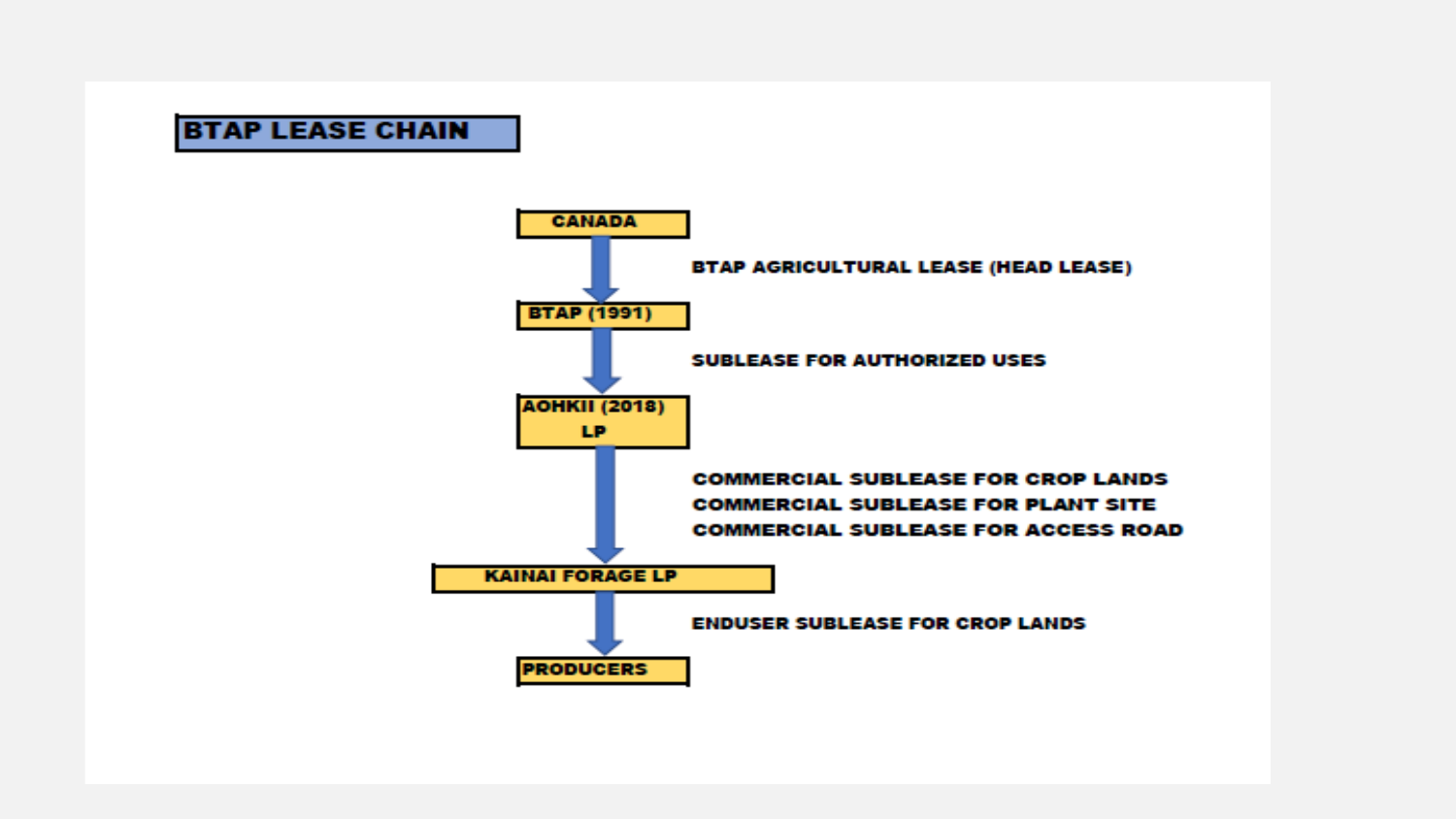#### SOUTHWEST EXPANSION PROJECT

- Additional 3,100 acres of irrigation (2021growing season)
- 21 Zimmatic Centre Pivots
- Cost \$6.9 million
- Funding:
	- Equity \$1,800,000
		- Term Loan \$2,500,000
		- ISC Contribution \$ 2,600,000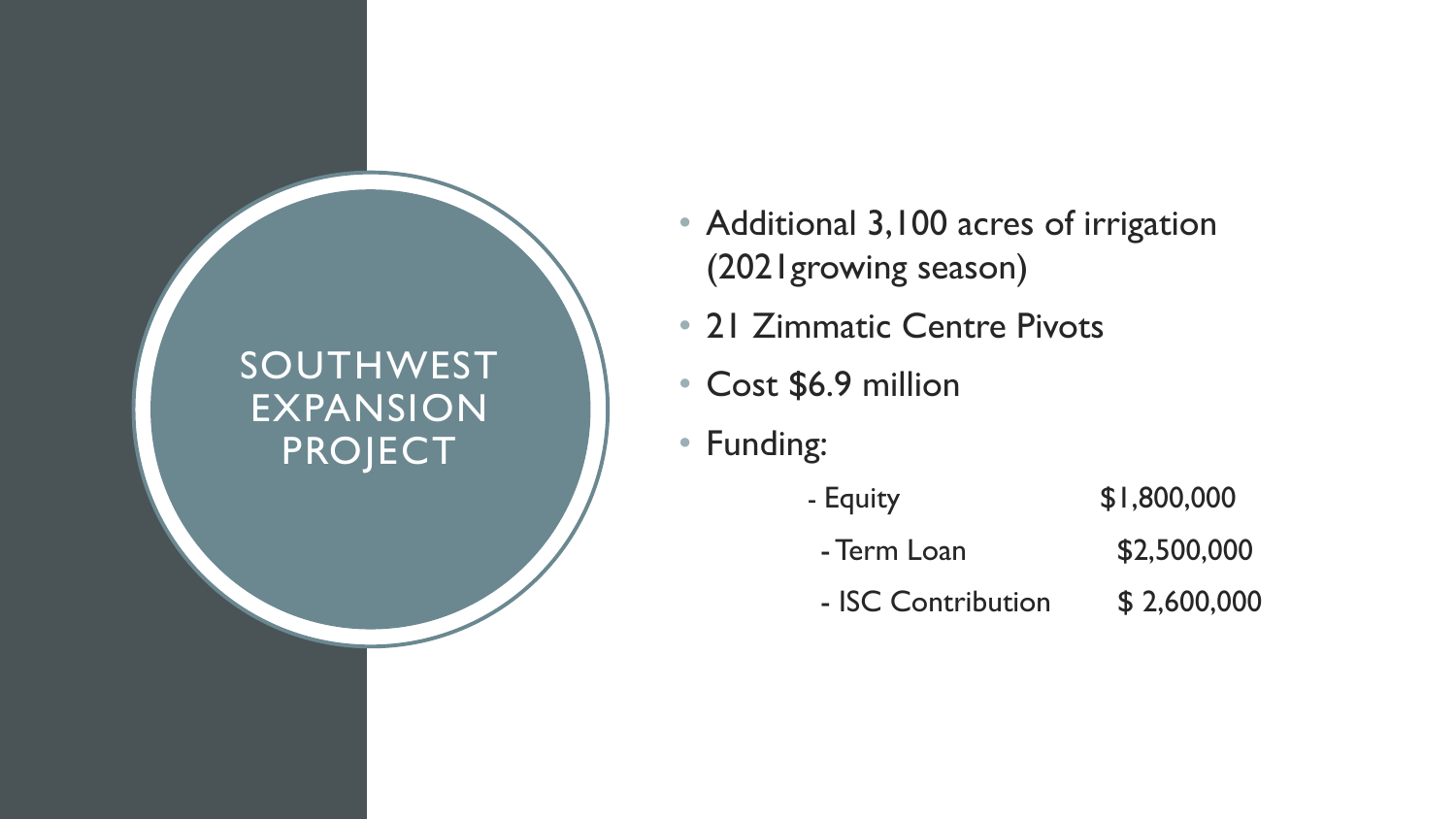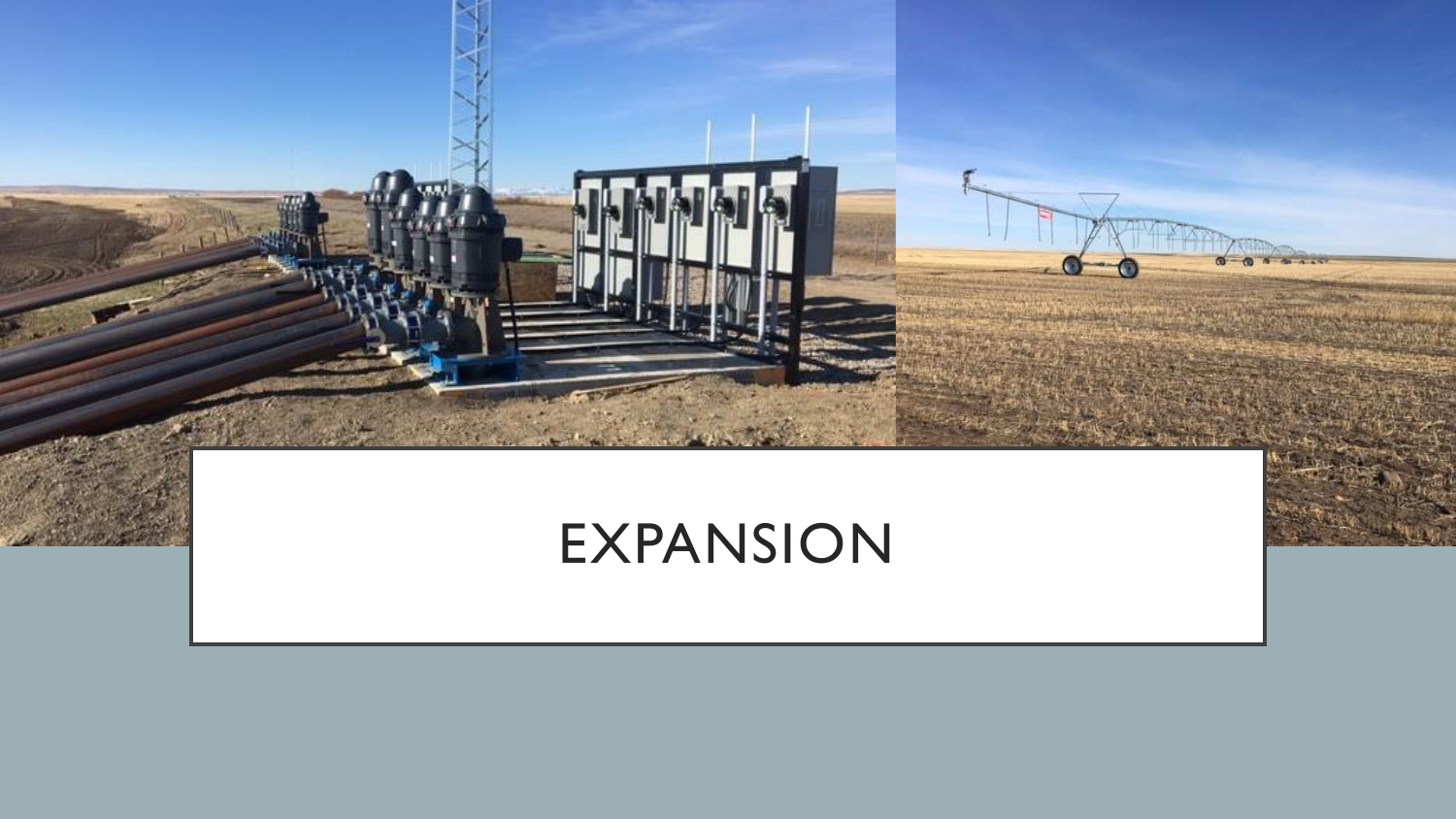### AOHKII FINANCES 2020/21

#### **BALANCE SHEET**

|                        | <b>March 31/20</b> | <b>March 31/21</b> | <b>Change</b>  |
|------------------------|--------------------|--------------------|----------------|
| <b>Working Capital</b> | \$2,683,296        | \$4,625,108        | \$1,941,812    |
| <b>Other Assets</b>    | \$7,146,124        | \$12,885,827       | \$5,739,703    |
| Long Term Debt         | (5628, 818)        | (52,200,000)       | (51, 571, 182) |
| Equity                 | \$9,200,602        | \$15,310,935       | \$6,110,333    |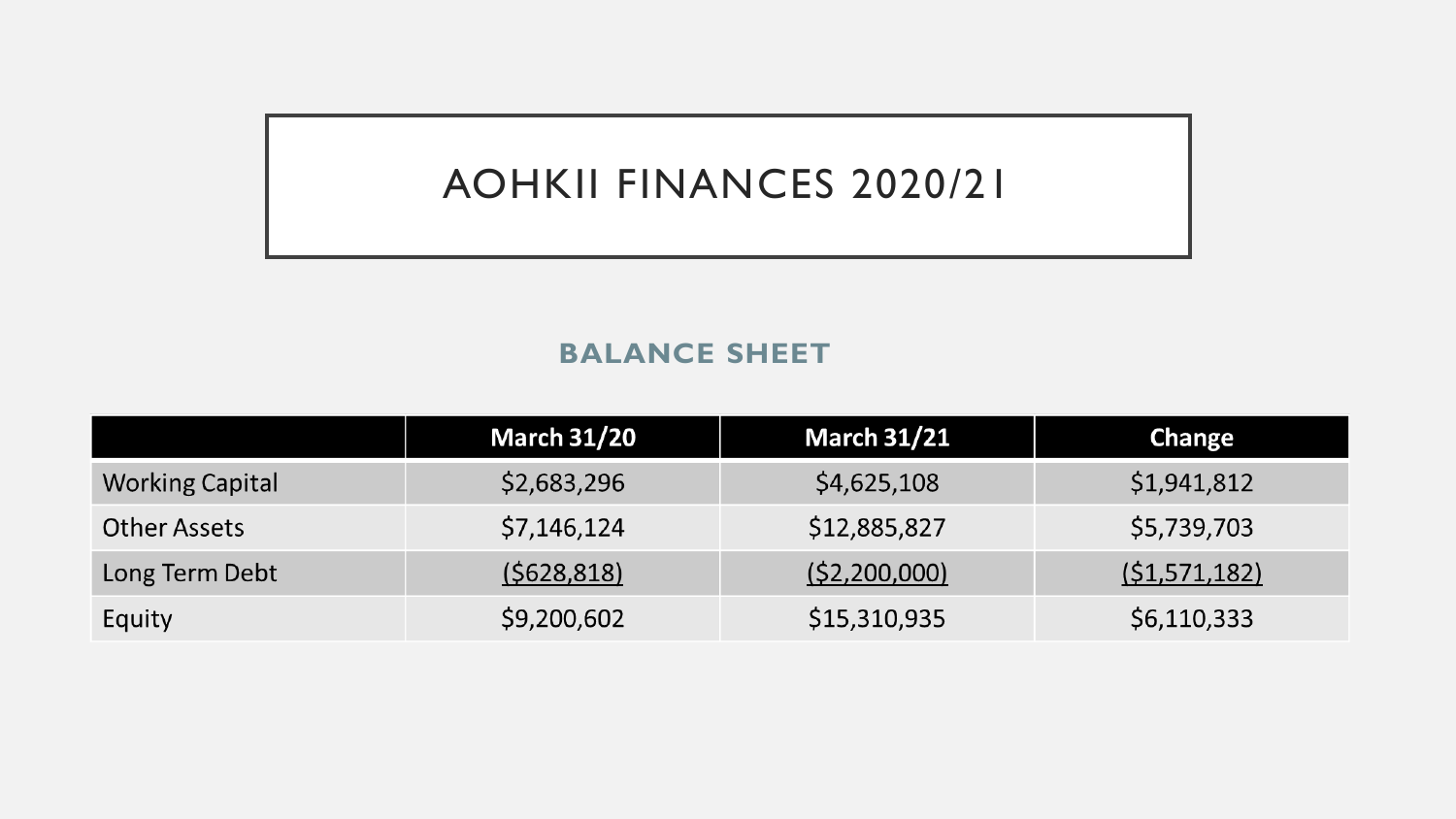### AOHKII FINANCES 2020/21

#### **INCOME STATEMENT**

|                            | 2019/20     | 2020/21     |
|----------------------------|-------------|-------------|
| Revenue                    | \$7,268,084 | \$7,231,888 |
| Expenses                   | \$4,968,449 | \$4,869,996 |
| Net Income from Operations | \$2,296,635 | \$2,361,892 |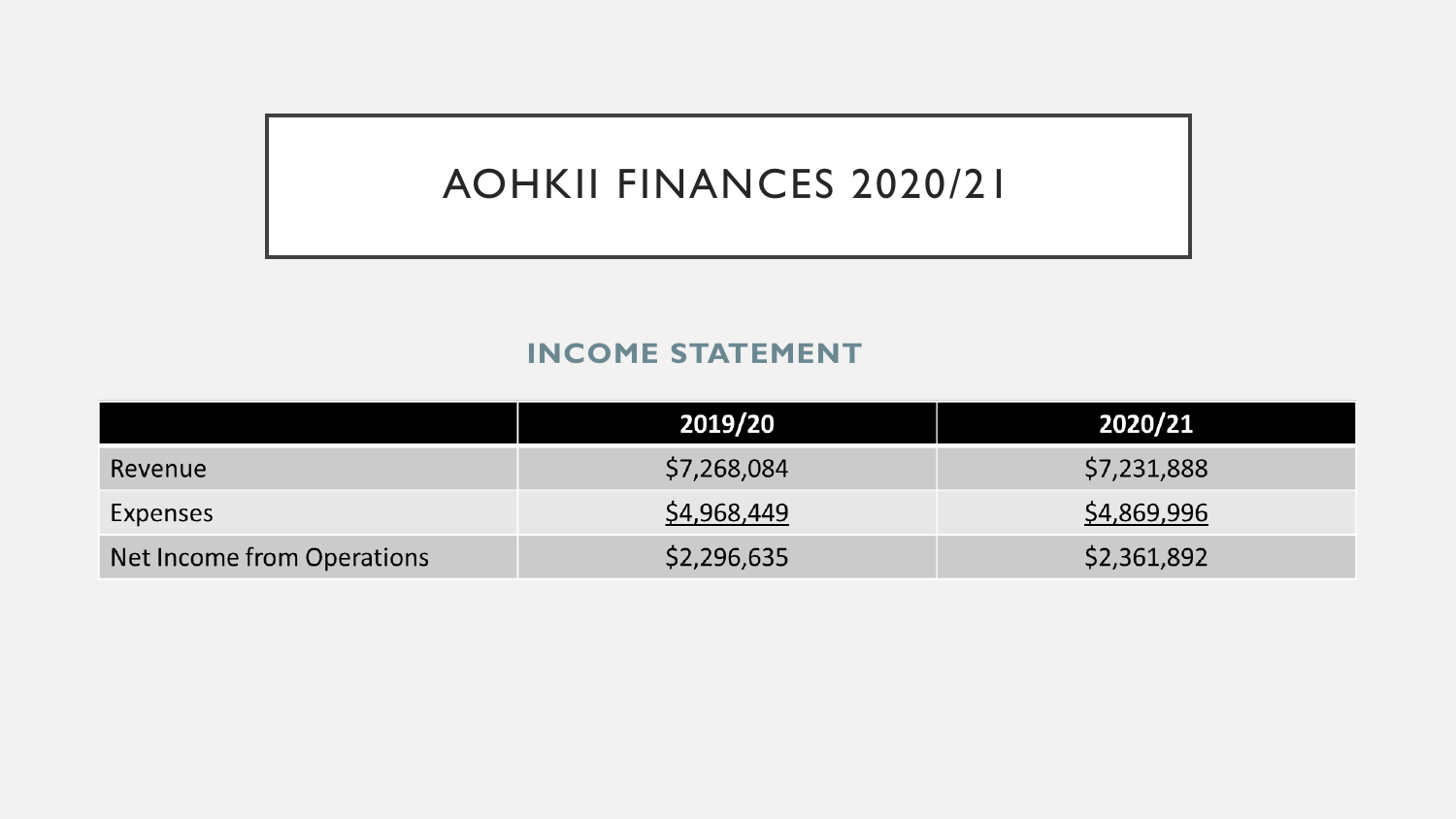#### BENEFITS TO **TRIBE** (BENEFICIARY)

- Trust is stable, profitable and expanding.
- Rent to Tribe has increased from \$717,000 (2017/18) to \$2,188,516 in 20/21 and will further increase to \$2,192,619 in 22/23.
- Debt owed to Tribe has been fully repaid in 20/21.
- Trust paid dividend of \$250,000 to Tribe in 2020, \$385,308 in 2021, cumulative total now \$1,140,308.
- 20 Tribal members employed.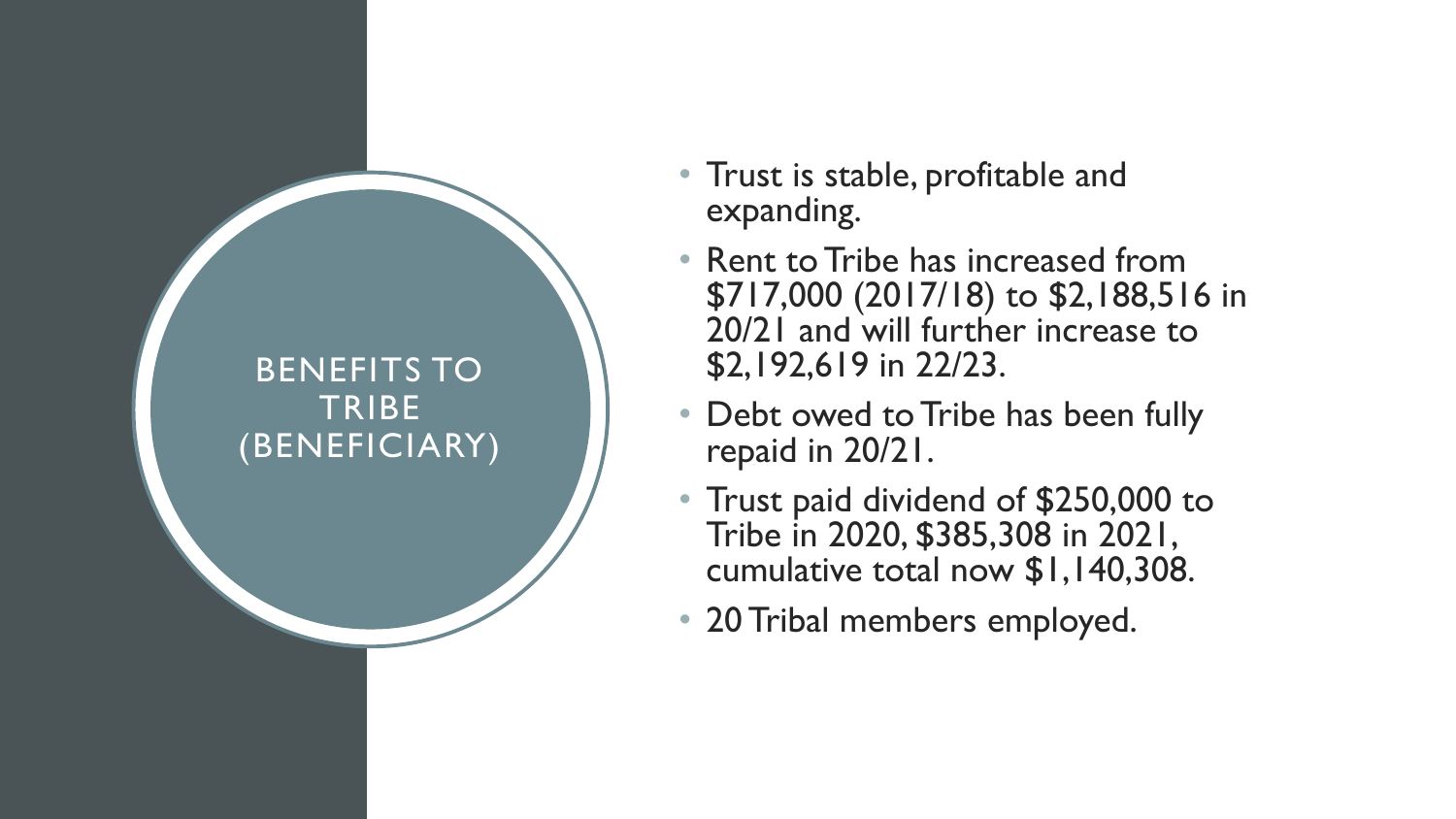### ACTION PLAN 2022 - 2027

- Increase efficiencies and manage expenses. Target – Operating expenses (23,646 acres) at \$83/acre.
- Maintain cash management system and 10 year projections.
- CAPEX Two components

a) \$3,750,000 for CAPEX over 5 yrs, predicated on meeting financial targets.

b) Aohkii Reserve Fund Trust – Set aside monies to replace pivots after 2035, \$2 mill initial deposit and \$1mill each year thereafter. Placed in Trust with BMO, predicated on meeting financial targets.